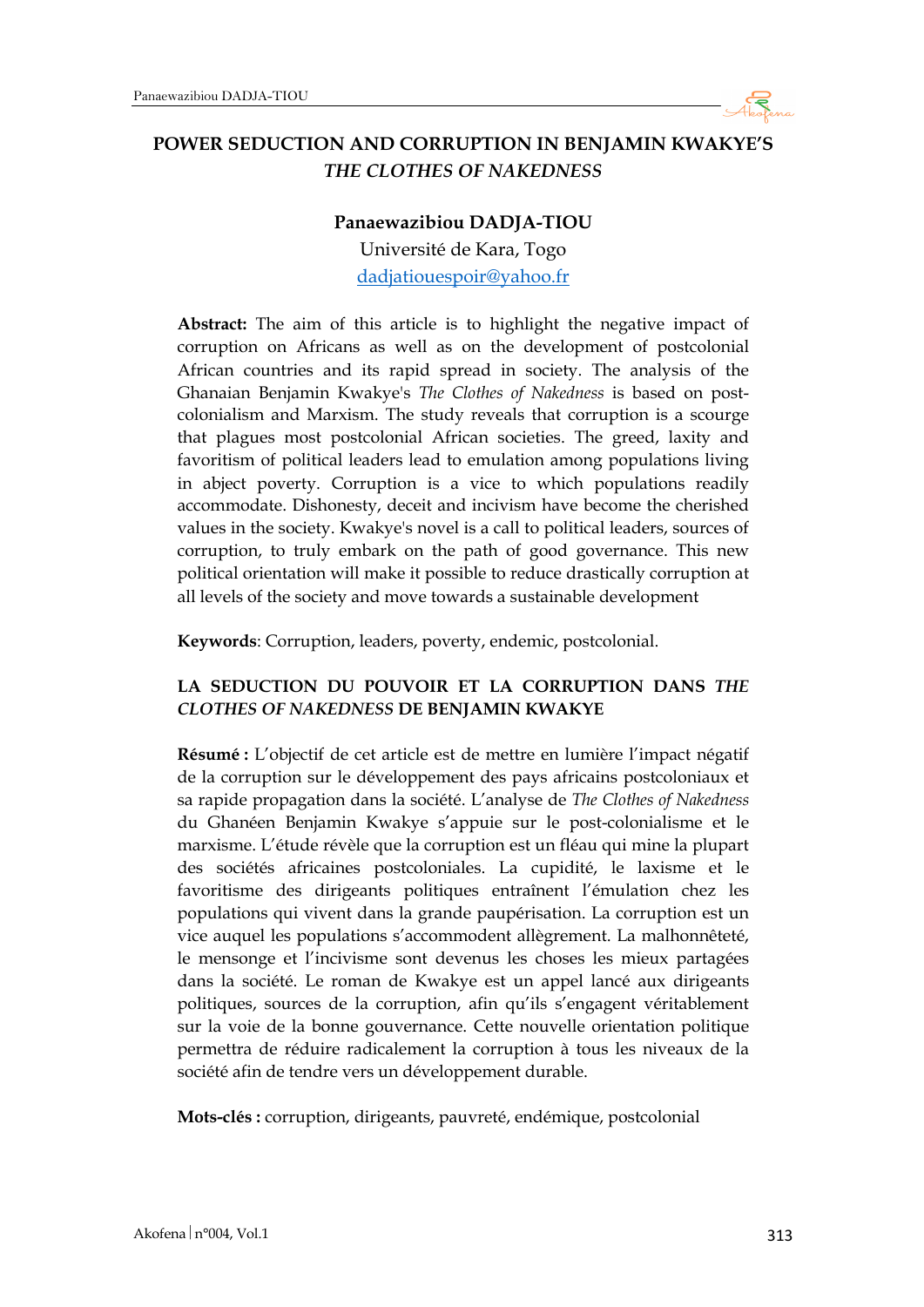

### **Introduction**

For many decades, the whole humanity has been facing many challenges such as civil wars, natural catastrophes, bad governance, seductive power of corruption, and so on. Before these various challenges, human beings, nongovernmental organizations and international organizations at different levels are committed to the search for solutions to these challenges. Critics and literary artists being part of this humanity could not occupy the marginal roles in the resolution of these challenges. Through their literary creations, the world becomes conscious and aware of these myriads of problems undermining human existence. Corruption and its seductive power become one of the most dangerous pathologies crippling the development of most African societies nowadays. It is in this regard that Benjamin Kwakye sets his novel entitled *The Clothes of Nakedness* in which he exposes and explores the seductive power of corruption and how ordinary people can be manipulated by the rich men.

Literature is a society's sublime means of self-expression that exposes its make-up and is, thus, essentially sociological. It puts Man at the center of its interests and is used by writers as means par excellence for curing social pathologies. Popathy as quoted by Tchaa Kpezou realizes the role of literature when he opines that "Literature is not a way to merrily spend one's time, but a way to awaken society. Writers have a social responsibility to tell the truth that may help the progression of the society" (Tchaa K. K. 2019, p.1). As mentioned above, the harm of corruption and its aftermath could not leave any person aloof. Corruption has a negative impact on the political and economic stability of Africa. In this regard, Atuobi maintains that "Corruption represents a threat '…to the stability and security of societies, undermining the institutions of democracy, ethical values and justice and jeopardizing sustainable development and the rule of law'"(Atuobi S. M. 2007, p.1). It affects all dimensions of human life and spares not the rich as well as the poor. It is viewed differently by different people regardless of their social, intellectual and spiritual backgrounds.

In spite of the fact that many studies have been undertaken by various scholars with their proposed solutions on this matter, yet corruption and its seductive power continue to harm most African societies. Hence, this topic: "Power Seduction and Corruption in Benjamin Kwakye's *The Clothes of Nakedness*". The purpose of this paper is to show how corruption can lead righteous and honest citizens to compromise the ethical and moral values. Furthermore, the paper seeks to point out the seductive power of corruption in post-colonial Ghanaian society. Post-colonialism and the Marxist critical theory are two theories used to scrutinize the present work. Marxism is a theory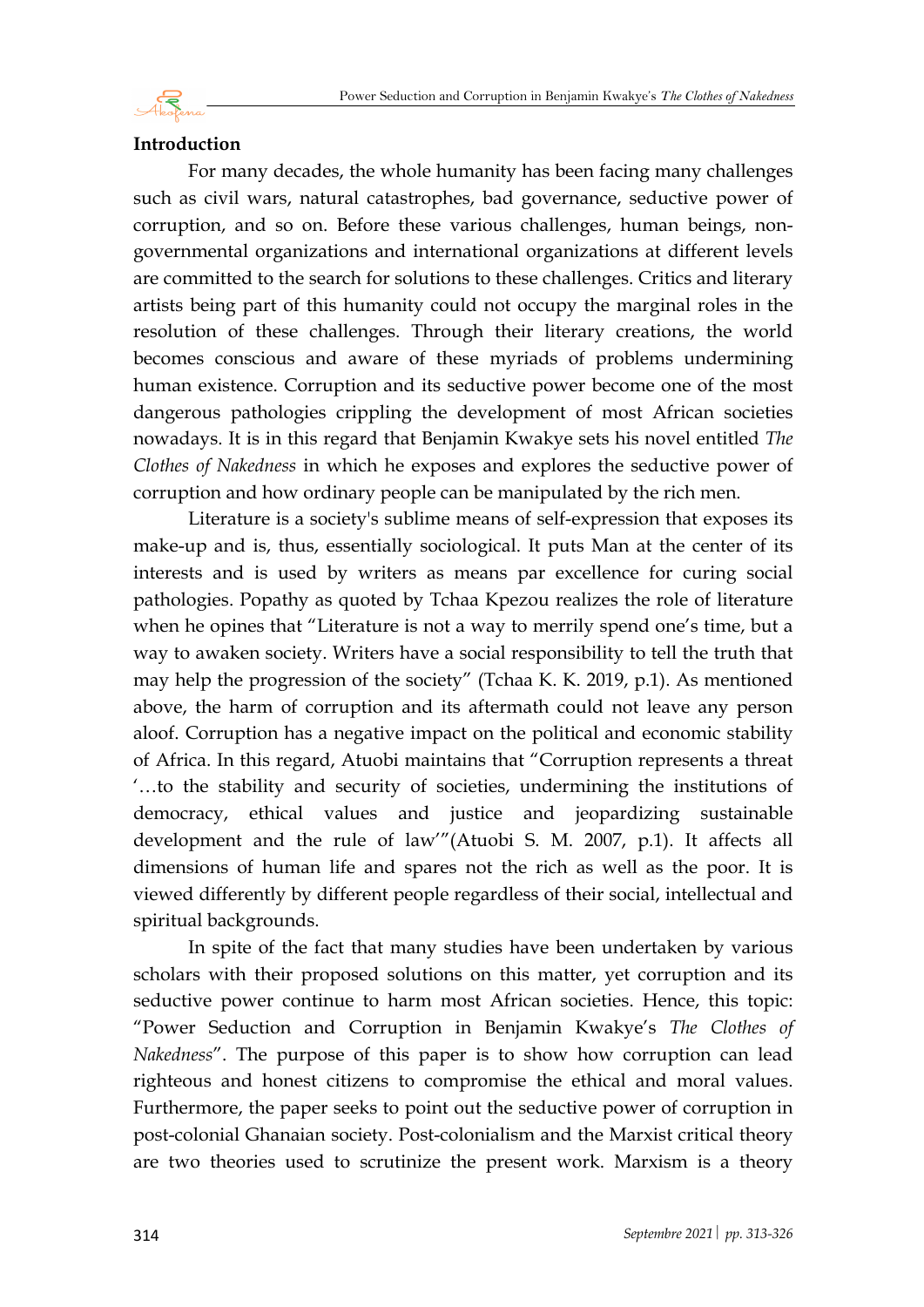

coined by the German scholar Karl Marx and Friedrich Engels and fights against social injustice and human exploitation in societies. Marxism is a social, political, and economic philosophy named after Karl Marx. The theory examines the effect of capitalism on labor, productivity, and economic development and argues for a worker revolution to overturn capitalism in favor of communism. Marxism posits that the struggle between the bourgeois or capitalist, and the proletariat or workers, defines economic relations in a capitalist economy and will inevitably lead to revolutionary communism. This theory lays emphasis on the responsibility of the leaders and the led. Each category of person has a responsibility to be shared. Post-colonialism examines the social and political power relationships that sustain colonialism and neocolonialism, including the social, political, and cultural narratives surrounding the colonizer and the colonized.

#### **1. Clues and Manifestations of Corruption in** *The Clothes of Nakedness*

Benjamin's *The Clothes of Nakedness* is a contemporary novel dealing with the negative impact of corruption in Ghanaian society and how it is easy to deviate morally educated persons from their ethical ways. From the beginning of the novel till the end, corruption appears under different forms: economic as well as moral corruption. The character of Mystique Mysterious incarnates this corruption that becomes part of Ghanaian daily life. Even the title of the novel is telling and translates this permanent situation of corruption in post-colonial Ghanaian society. It has been the point of view of Cameroon during global anticorruption summit. David, the spokesman of Cameron opines:

Corruption is one of the greatest enemies of progress in our time. It is the cancer at the heart of so many of the world's problems. It affects everything – from a family's ability to send their child to school, to the credibility of the world's favourite sport, football… It is an enemy of progress and the root of so many of the world's problems. It destroys jobs and holds back economic growth, traps the poorest in desperate poverty, and undermines our security by pushing people towards extremist groups. David (2011, p.96)

As the passage stipulates, corruption takes place at each level of human society and becomes today, the cancer and crippler of most African societies whereby moral and ethical values tend to disappear. At lower as well as the top of the society, corruption continues rooting in most African communities as a result of the unfair use of power by the political leaders. Post-colonial African leaders who have been leading the continent after the departure of the western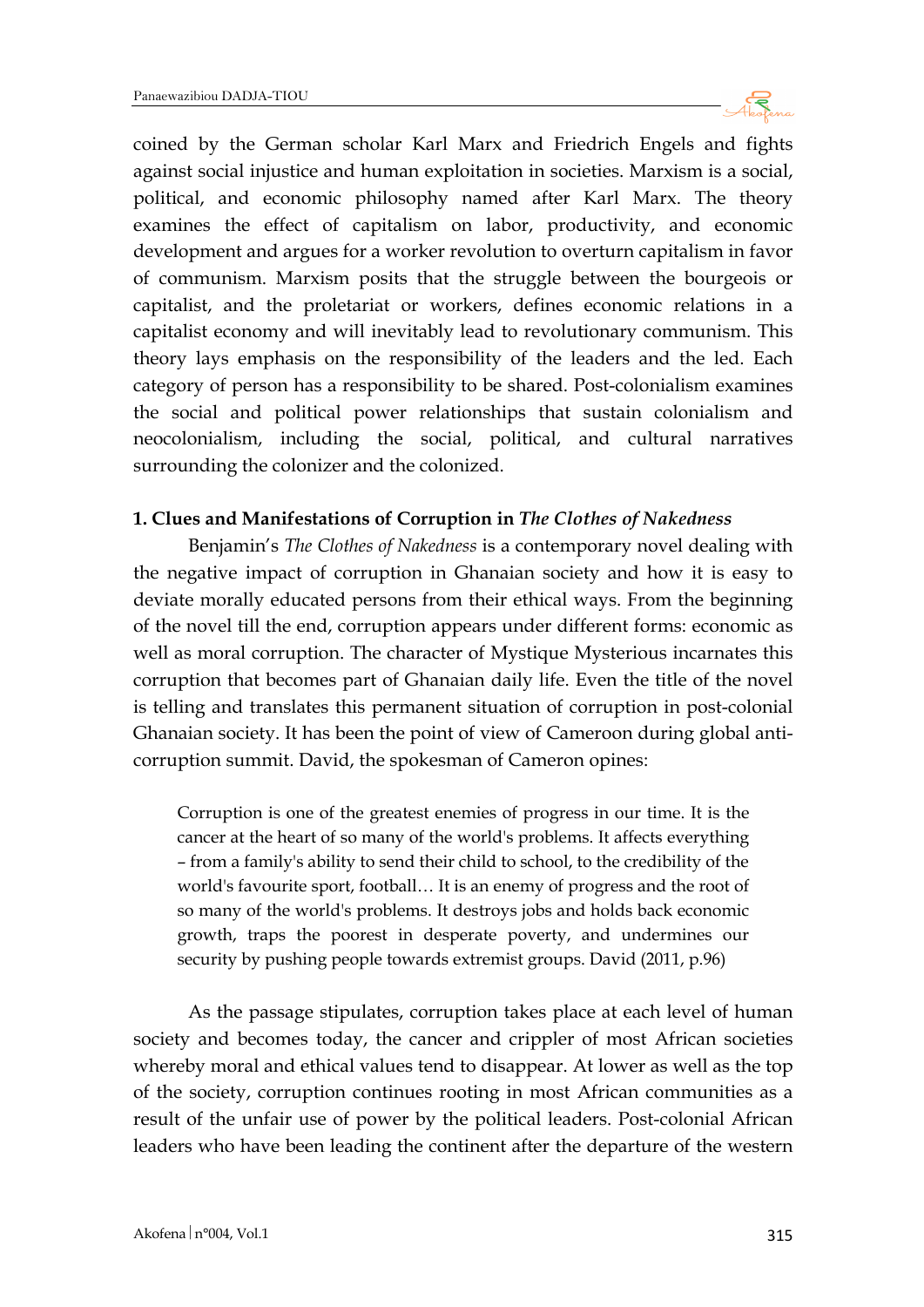

powers are moving from bad to worse. The continent continues to bog down in spite of the various actions undertaken by regional as well as international levels. The unfair use of power and the increasing corruptive behaviors in most African nations need to be questioned in order to find adequate solutions to stop these practices for the betterment of Africans. The rich use their power to manipulate the poor without any iota of mercy. The perpetuation of corruption and its corollary effects are still making their rooms in Africa due to the fact that the rich influence the poor who are sometimes compelled to accept in order to make profit from these rich men. In this novel, the character of Mystique Mysterious is a tangible example worth mentioning. Mystique Mysterious is an evil character who uses his position to manipulate the Have nots, the downtrodden, the poor. His interferences in the lives of some characters such as Gabriel Bukari, Kodjo Ansah, Kofi Ntim, Baba, Fati has changed the styles of life of these characters. Using his position, he has been able to manipulate unconsciously these characters. He is deemed as good leader because of his financial weight but for him, what matters is how to manipulate the feeble so as to maintain his position of leadership. He therefore opines that: "Leadership did not have a moral basis. One could gain control of men and women by other means–by enticing them and making them dependent" (Benjamin K. 1999, p.8) From this quotation, it is clear that Mystique Mysterious' ambition is to manipulate people in order to continue having influence and control over them. The best way to maintain people under constant domination is to elaborate ways through which one can have control over them. Mystique Mysterious is an epitome of most African leaders after independence whose main hidden agendas are to perpetually maintain the whole population in abject poverty. In most African countries especially those of the south of Sahara, corruption, nepotism and the unfair distribution of the wealth are what characterize them. Political leaders use their power to exploit and maltreat the powerless without compassion. It is the reason why poverty is still rooted in this part of the world. De Sardan after a thorough analysis of situation in post-colonial African nations opines that "Corruption has become in almost all African countries a common and routine element of the functioning of the …[state] from top to bottom. This being the case, corruption is neither marginal, or sectoralised or repressed, but is generalised and banalised" (Sardan D. 1999, p.28). From this, it is clear that the suffering and poverty characterizing African countries are due to the fact that corruption has been banalised. The banalisation of corruption in African countries in general and Ghanaian society in particular shows that it is very difficult to eradicate this evil. Those who are supposed to work for the development of the continent become the adepts of corrupt agents. In this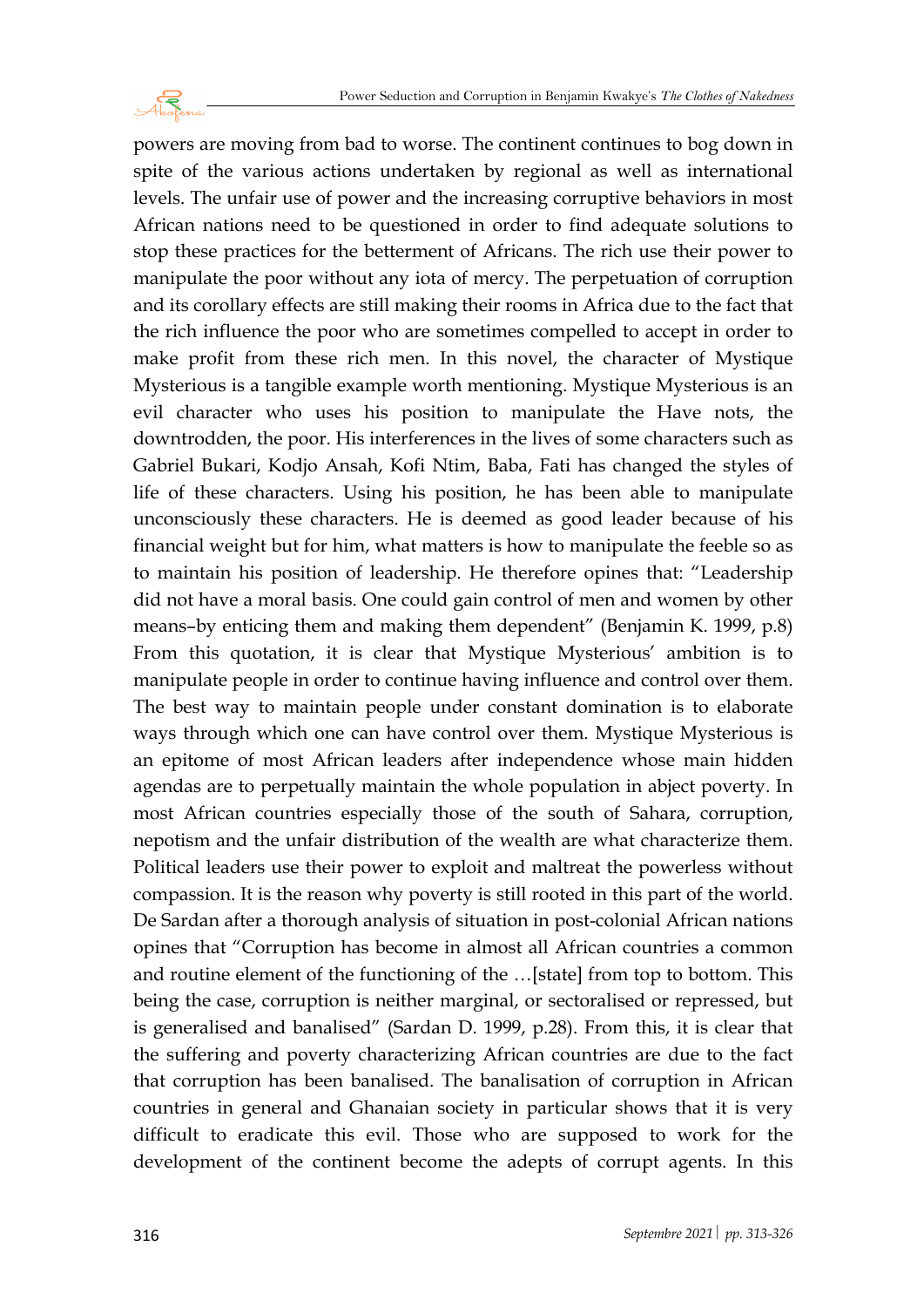

situation, the true and authentic development Africans are yearning for will remain a dream.

This generalisation and banalisation of corruption as stated by Sardan denotes the actions Africans should undertake in order to reduce these vices in Africa. Immoral practices are so recurrent in African societies that great effort needs to be made in order to subvert the situation. Didier Amela, after analyzing the prevalent situations in the contemporary African communities draws the conclusion that *"…Kourouma montre bien ce processus d'inversion des valeurs, puisque dans ces sociétés, on est passé des bonnes habitudes à la transgression*" (Didier A. 2013, p.29). It is clear from this quotation that good values turn to be changed into negative values. Today's societies tend to upturn the normal circle of life. The wrong things such as corruption, theft, trickery, bribery and their likes which once were fought in the past are nowadays viewed as normal. Before such abnormalities, only the righteous people can continue working for their eradication among human societies. Creative writers and critics are therefore well qualified to restore the situation. Writers through their creations educate and enlighten the majority of the population on the necessity to undertake social reforms in order to create fair conditions for the welfare of humans as well as the societies.

Kangnivi Kodjovi in his article on social critic lays once more emphasis on literature as a means for proposing a would-be society. He therefore maintains that:

More than any other written literature in Africa, this is a literature of people, by the people and for the people who live in African cities and towns. It reveals their reading tastes, reflects their interests, beliefs and concerns, and tells us something about the way they view their world. Kangnivi K. (2013, p.64)

This is the main concern of Benjamin who has decided to use this novel to solve a series of problems gnawing Ghanaian society which is devoid of all moral values. Through his 1999's awarded novel, *The Clothes of Nakedness,* he informs the reader about the workings of a cryptic character called Mystic Mysterious whose aim is to exploit the weaknesses of the poor, vulnerable and ignorant people of Nima and its surrounding communities in Accra Ghana by first offering them help. He also goes about corrupting the morals of vulnerable group of young men with youthful exuberance by supplying them with illicit drugs and buys free drinks for the depressed alcoholic to offer them comfort in a bottle with the aim of winning their allegiance. Mystique Mysterious is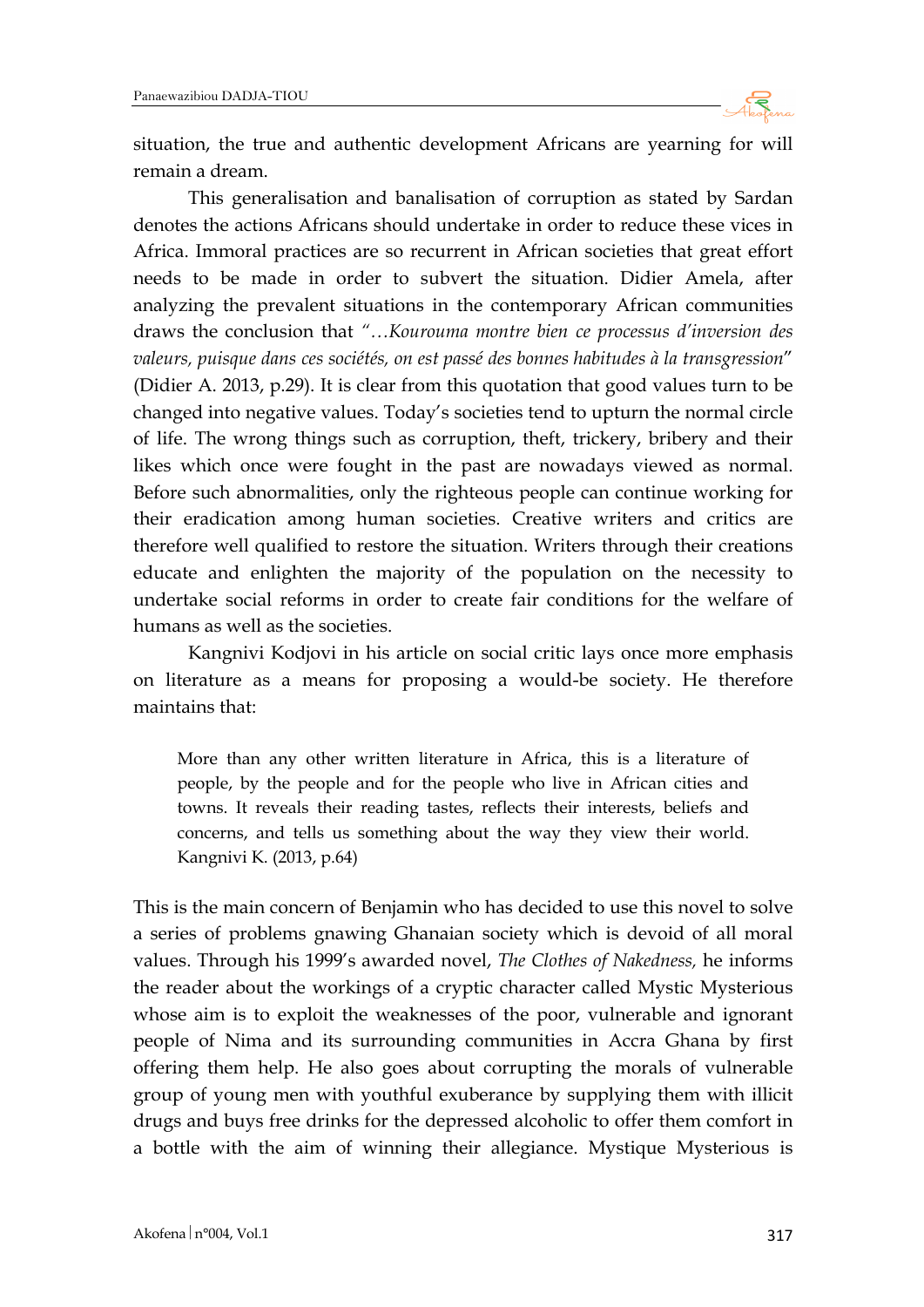

immoral person whose actions go against morality which is defined as follows "Morality is seen, on one hand, as a system of moral beliefs, values, and ideals. But it is also seen, on the other hand, as involving behavior, attitude or orientation, that is, the manner of responding to the existing and accepted moral beliefs and principles"(Kwame G. 2013, p.100). Moral as defined here has no place in the character of Mystique Mysterious who seeks to dominate the vulnerable and ignorant. He is an evil character worth throwing out. Mystique is a deflated character who seeks by all means to use others as toys. Benjamin uses this novel as a veritable channel of denunciation of social vices inherent in his fictional society. In this, Kodjovi's view on the importance of writing needs to be mentioned: "some writers may agree with the course of events and portray a kind of society aiming to call for and / or strengthen a status quo others may disagree with the prevailing situation and consequently propose a would-be society based on their own vision" (Kangnivi K. 2013, p.63).The novelist Benjamin has artfully manipulated the language and made use of literary techniques which enhance the reader to decipher the encoded message. Even the name given to each character has a link with whatever actions undertaken by such character. An instance is Mystique Mysterious. In the general sense of the Ghanaian, names are personal narratives. So Kofi Annan is a Friday-born-male and is the fourth child of his parents. To call somebody by a nickname is to assume a friendship or familiarity at least. Nicknames are also a perception verdict of the bearer. So here, it connotes their respect, fear and the fascination they felt for the unreachable person behind the shades. It is on this assumed axis that he interacts with the society and virtually sees himself as a member. As said, Mystique Mysterious is an evil character whose aim is to manipulate his relatives as if he were about to help them. This is the clue of people engaged in corruption and this becomes the daily bread of most African leaders. Corruption has become an accepted institution and most Africans are involved in it. In her book entitled *Corruption in Selected African Novels*, Laure Clémence Capo-Chichi views it in the same way when she writes:

In this urban political reality corruption has become a way of life, all pervasive, all-encouraging and totally acceptable. People do not question the ethics of accepting a bribe; rather, they cynically admire those who know how to take a bribe and conversely consider a man such as Obi Onkonkwo in *No Longer At Ease* a fool for being caught. Laure Capo-C. (2012, p.46)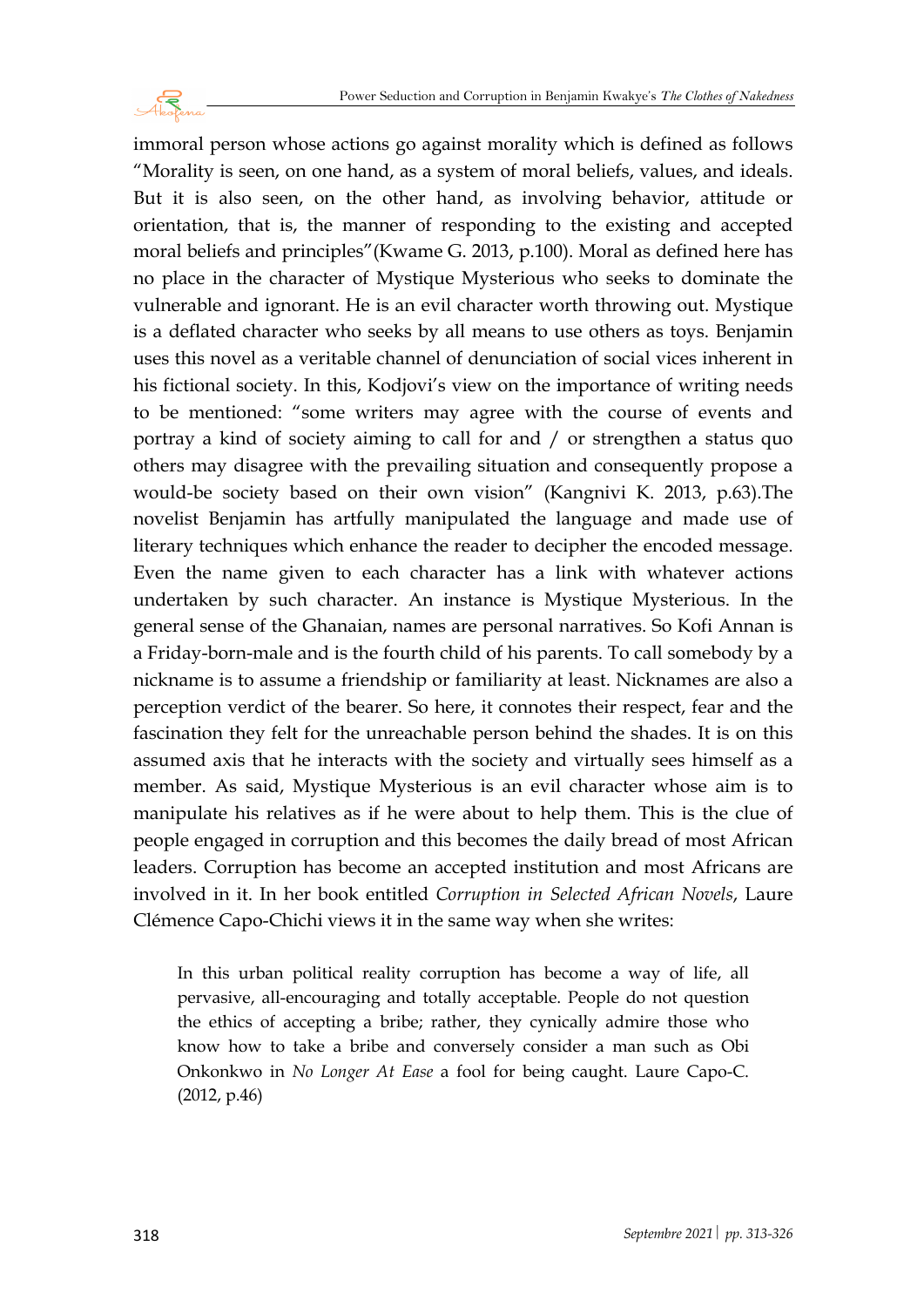

This quotation highlights the level of corruption in urban area where, it is certified and nobody cares about the ethics or morality. What matters for the city dwellers is how to succeed in corruption. This is the reason why Mystique Mysterious who embodies this corruption feels no worry while doing it. This evil character is not only meticulous but also knows how to cheat people with the consent of the victim. He is a language manipulator and by the way succeeds without much effort in convincing his prey. The following is a sample of his conversation with Bukari, one of his preys. The conversation below tells and shows how convincingly Mystique Mysterious is:

Mystique Mysterious bided his time, accepting Bukari's gratitude with equanimity. Bukari fell into a trap he did not know existed when he said, 'I do not know how to thank you […] Bukari, my friend, there is a simple way to thank me.'There is? Tell me and I will do it, for what you have done for me is very nice thing indeed.' […] Mystique Mysterious smile. This one has been easy, too easy. ..you know I could have picked anybody but I chose you because I like you, Gabriel Bukari. Benjamin K. (1999, pp.33- 34)

In this conversation, reader can clearly notice how Mystique Mysterious tries to convince Gabriel Bukari so that the latter could accept whatever he proposes. This evil character was manipulating the innocent mind of Gabriel Bukari so that the latter accepts his devilish plan.

Before such undermining situation, the necessity of the democratic governance instead of dictatorship, hindrance to the development of the Africa becomes urgent. *The Clothes of Nakedness* is a tangible representation of dictatorship and its corollary effects. The depicting of this odious political system epitomized by Mystique Mysterious shows the importance of the reconstruction of the African states on the democratic bases as well as on moral values. The author uses allegory and the irony as well as the ferocious portrayals of the characters of Gabriel Bukari and Koffi as well as other characters to demystify and to debunk bad governance and corruption undertakers. He considers corruption and its likes as monstrosities to fight by all means, including by the strokes by force. Corruption and cheat as well as deceit dehumanize human dignity and the principles of good governance. Gabriel Bukari's account is almost implicitly institutional, focusing on the driving forces behind the societal norms and standards that allow an impersonal denunciation of corruption to coexist with the same individual's participation in corrupt practices. Importantly, he highlights the absence of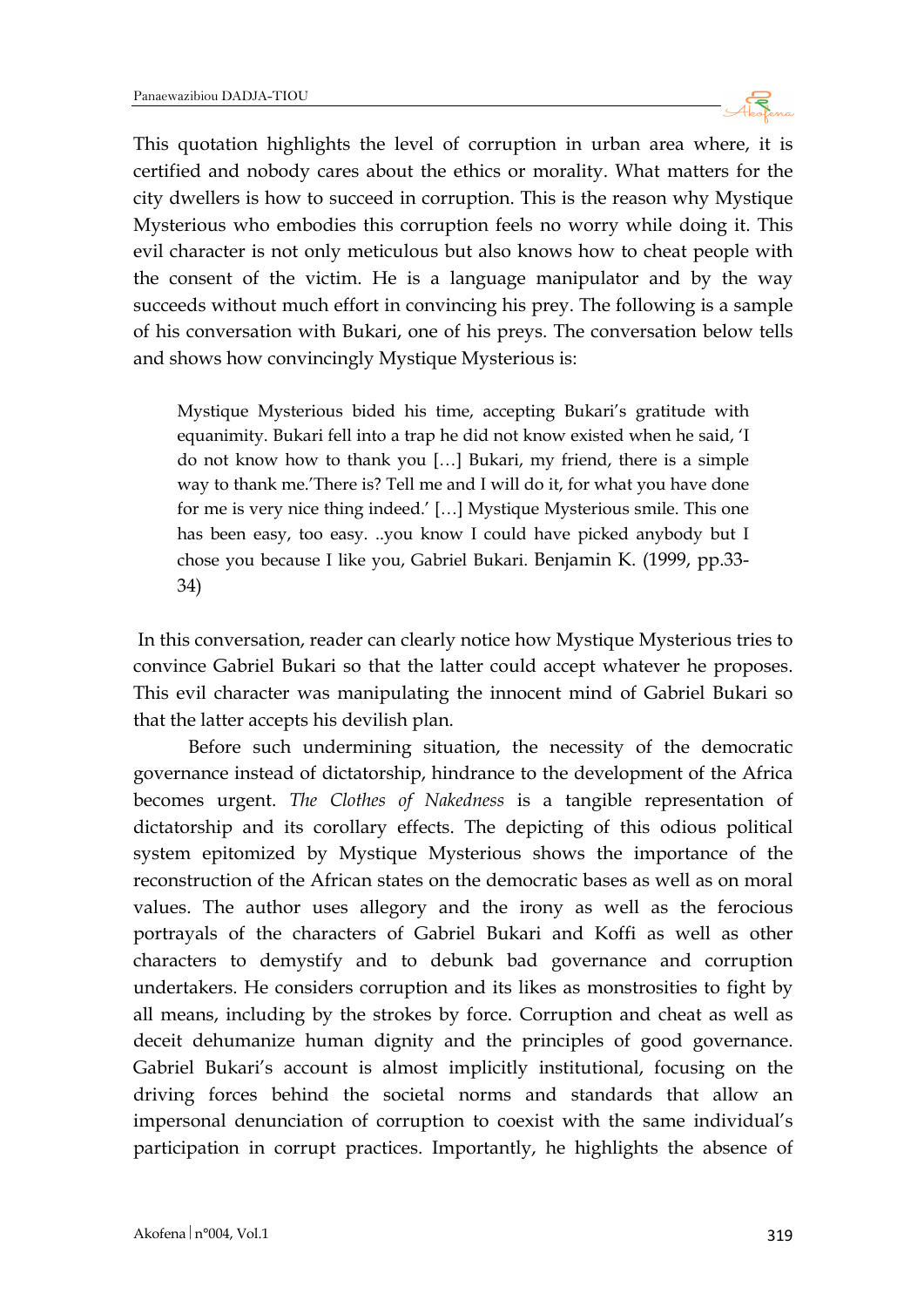

'commons' in the African village system, which means that pre-colonial Africa did not know a distinction between the public and the private sphere. Due to the effects of colonialism planted in Africa, many African leaders incorporated these practices in their systems of leadership. Chabal and Daloz put forward the argument that:

Corruption, fraud and disorder are actually functional aspects of the African political economy. Similarly to North's assertion of the functionality of dysfunctional institutions, once they are part of a stable institutional system, dysfunctional institutions facilitate political and economic systems as much as functional ones.

Chabal, P. &Daloz, J.-P. (1999, p.45)

Our own archive-based research, as well as our reading of literature from African history and anthropology, has led us to adopt a similar focus on institutional theory. Our analysis of corruption in colonial and postcolonial West Africa, where corrupt exchanges have become highly formalized shows that greats efforts need to be undertaken so that the continent could be free from this evil.

## **2. Seductive Power of Corruption in** *The Clothes of Nakedness*

Benjamin's *The Clothes of Nakedness* depicts a fictional world full of corruption and its manifestations epitomized by Mystique Mysterious, the evil character. Being very witty, he manipulates the innocent people for his own benefit. At first, he appears to be helpful but his hidden intention is to cheat and make profit on these naïve individuals. He is more than a demon because once he enters in somebody's life, he is capable of deviating the person from the social norms. He is witty and language manipulator. He intelligently uses language to convince his prey "Mystique Mysterious welcomed Bukari with exaggerated glee. There you are; he said. 'Come and join us for a drink. We are celebrating Kofi Ntim's first day on the job and I have invited our friend here to join us for the celebration'" (Benjamin K. 1999, p.75) It is clear from this passage that Mystique was attempting to let Bukari feel interested in their company but his real intention was to have Bukari in his trap which consists in exploiting him. He is like today's political leaders who use their population as means to satisfy their egoistic ambitions.

Bukari was a righteous and faithful husband to his wife but unfortunately he ends up sadly because of his contact with Mystique Mysterious. This attitude of Mystique Mysterious creates a new room for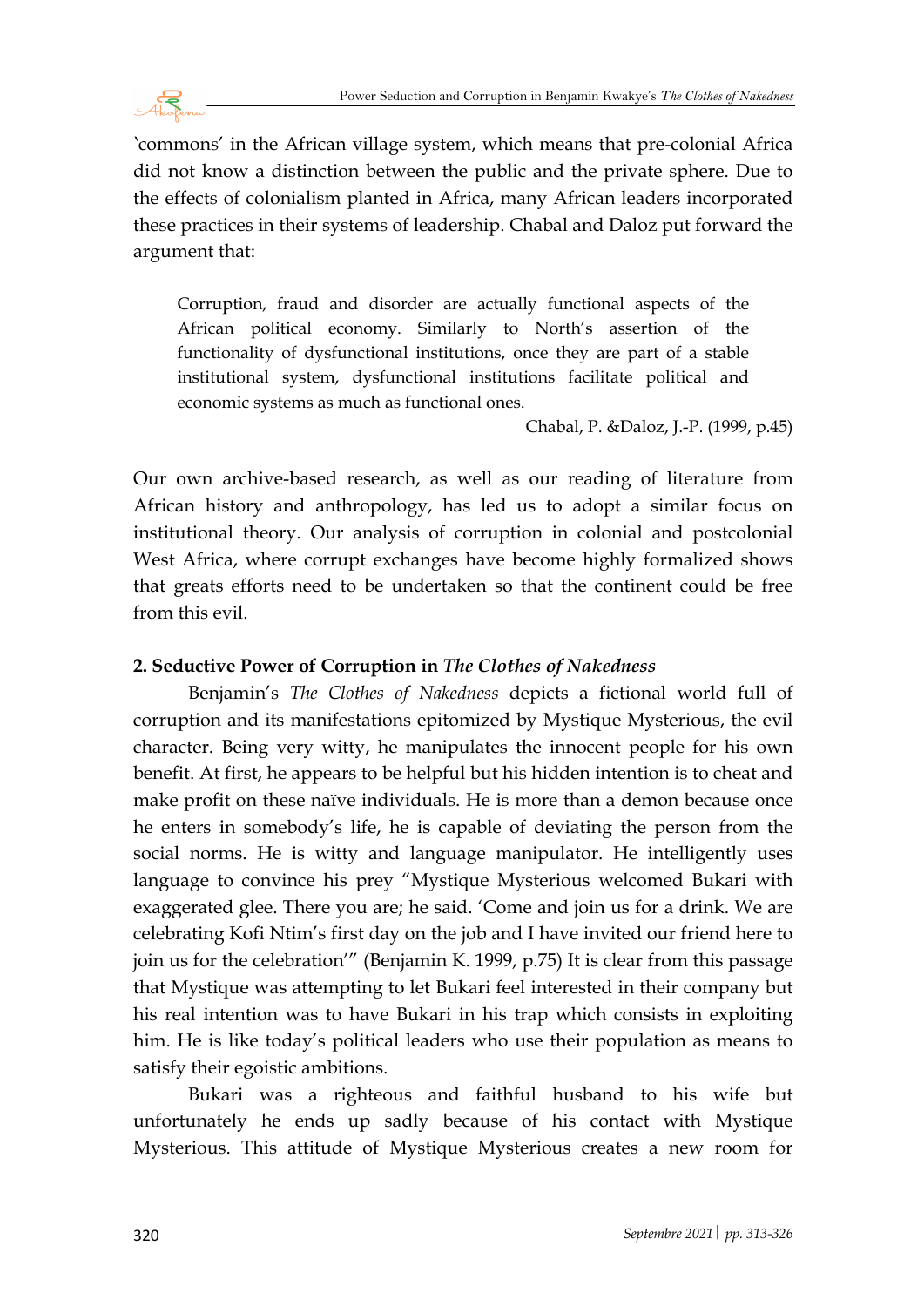

corruption because when well analyzed, it shows that since the introduction of colonial system in Africa, there is deficiency of social as well as moral values in the continent. This lack of ethical values gives room to various disorders observed nowadays in the continent. Leaders know that the masses in the various societies do not take enough pains to analyze what really goes on, very often accept anything proposed for them. It was the reason why Mystique Mysterious was about to manipulate Gabriel Bukari and his likes. Mystique Mysterious, a stranger finds a job for Bukhari on the condition that he could receive fifteen to twenty percent of his monthly salary. Bukhari, finding out the last minute did not object. Not only that, this stranger also persuaded him to be unfaithful to his wife, but persuaded him to stay out late and drink, as well as to squander his money and pay little or no attention to his wife and his son, Baba. I wonder why Bukari should give attention to such persuasiveness. It goes without saying that it is the beginning of his downfall. Political leaders as Mystique Mysterious take advantage of their political power to influence the masses who are obliged to accept anything imposed on them without any resistance. These leaders use all the means available at their disposal to seduce the masses who would accept anything coming from their leaders. This has been on the contrary in the case of Mystique Mysterious and Kojo Ansah. Benjamin in the following conversation has it that:

Mystique Mysterious: That is the funniest thing I have heard. Kojo Ansah: Talk is such a waste of time and energy. If people would spend thinking half the time they spend talking, the world would be a better place. If people filtered their thoughts before they spoke, they would not come out with the rubbish we hear these days. I keep my thoughts to myself unless I have something of import to say."Mystique Mysterious: I understand your point of view, but I don't agree with it. What kind of world would we live in if everyone were so guarded in their speech? What would happen if we did not speak spontaneously, when thoughts came into our minds.

Benjamin K. (1999, p.44)

This conversation shows how Mystique Mysterious tries to convince Kodjo Ansah in his limitless talk. This is how he always uses to have his prey in his devilish trap. Mystique Mysterious does not sound like a good leader. A good leader should work for the welfare of his population and this must be seen through his or her behavior. In his book devoted to the leadership tips, Ataféï Péwissi quoting Manz and Sims Jr has it that "A leader is best/When people barely know he exists/… When his work is done, his aim fulfilled,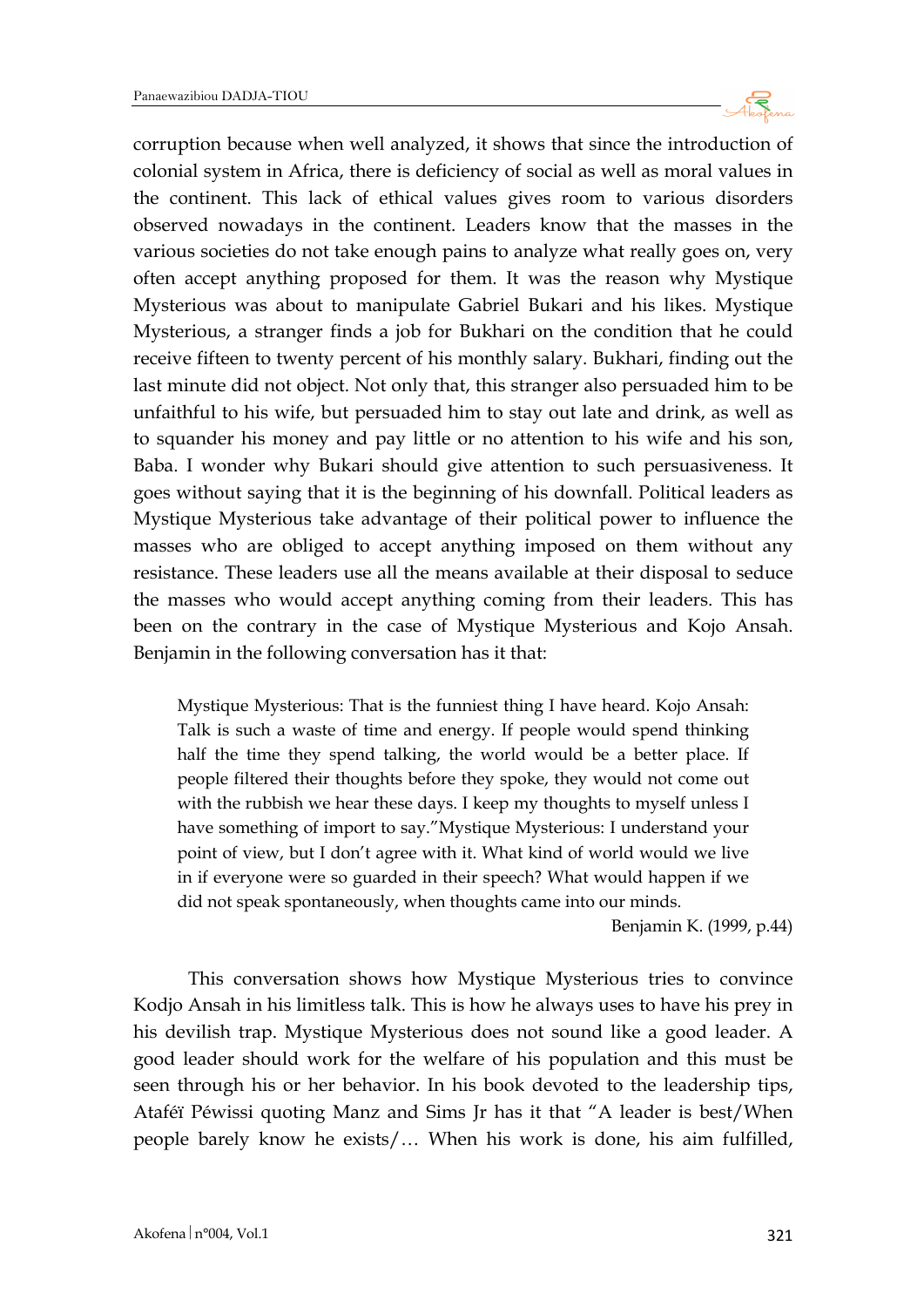

/They will say:/ We did it ourselves"(Ataféï P. 2017, p.206). This means that a leader should not claim his respect but he has to behave in such a way that people surrounding him will observe his goodness. A good leader should be characterized by good moral values as well as ethics which should be the mark of his leadership. Morality according to Kwame is "seen on one hand, as a system of moral beliefs, values, and ideals. But it is also seen, on the other hand, as involving behavior, attitude or orientation, that is, the manner of responding to the existing and accepted moral beliefs and principles."(Benjamin K. 2013, p.100). The values mentioned in this passage find no place in the leadership of the powerful Mystique Mysterious. He appears to be helpful man but a thorough analysis of his actions shows that he is the worst character. When he enters in somebody's life, he imposes himself as a friend, as someone who cares. He is waging a power battle. He is an extension of the power the bar wields, so he convinces the latter and manipulates him till the person gets broken.

This novel, *The Clothes of Nakedness*, is well written, however the storyline is flimsy. The writer created characters that accepted without question whatever that is thrown onto them however implausible it may seem. Gabriel Bukari, a fine gentleman whose friends believed him to be a Kind-hearted but marked by sadness and discontent as a result of several months of being unemployed. He's married to his lovely wife Fati who bore him only a son named Baba. Bukari though unemployed, loved his family so much. He has been a good husband to his lovely wife Fati until his contact with the devilish Mystique Mysterious. At first, Mystique appears attractive since he promises to offer job to Gabriel but his real intention was to make profit on the innocent Gabriel Bukari. He has spoilt the whole life of Gabriel Bukari even leading him to his lethal death.

The writer uses this novel to describe a very common phenomenon in the contemporary African societies where the elites exploit the weaknesses of the vulnerable and ignorant people and profit at their expense, the case of Gabriel Bukari and his likes. It establishes the quote of an unknown author that "What may seem like an unfortunate situation is interpreted as a ripe opportunity by those who gleefully manipulate ordinary people so they can continue to hold their sway over the masses" (*International Institute for Science, Technology and Education* (IISTE): E-Journals, 2015, p18). The influence of Mystique Mysterious on Gabriel Bukari is still making its way onward. He becomes a trainer and takes much of his time to train Bukari on useless and harmful things.

It was close to midnight: Fati would be wondering where he had been all this time. 'I wonder what to tell Fati,' he said. 'What do you mean? Just tell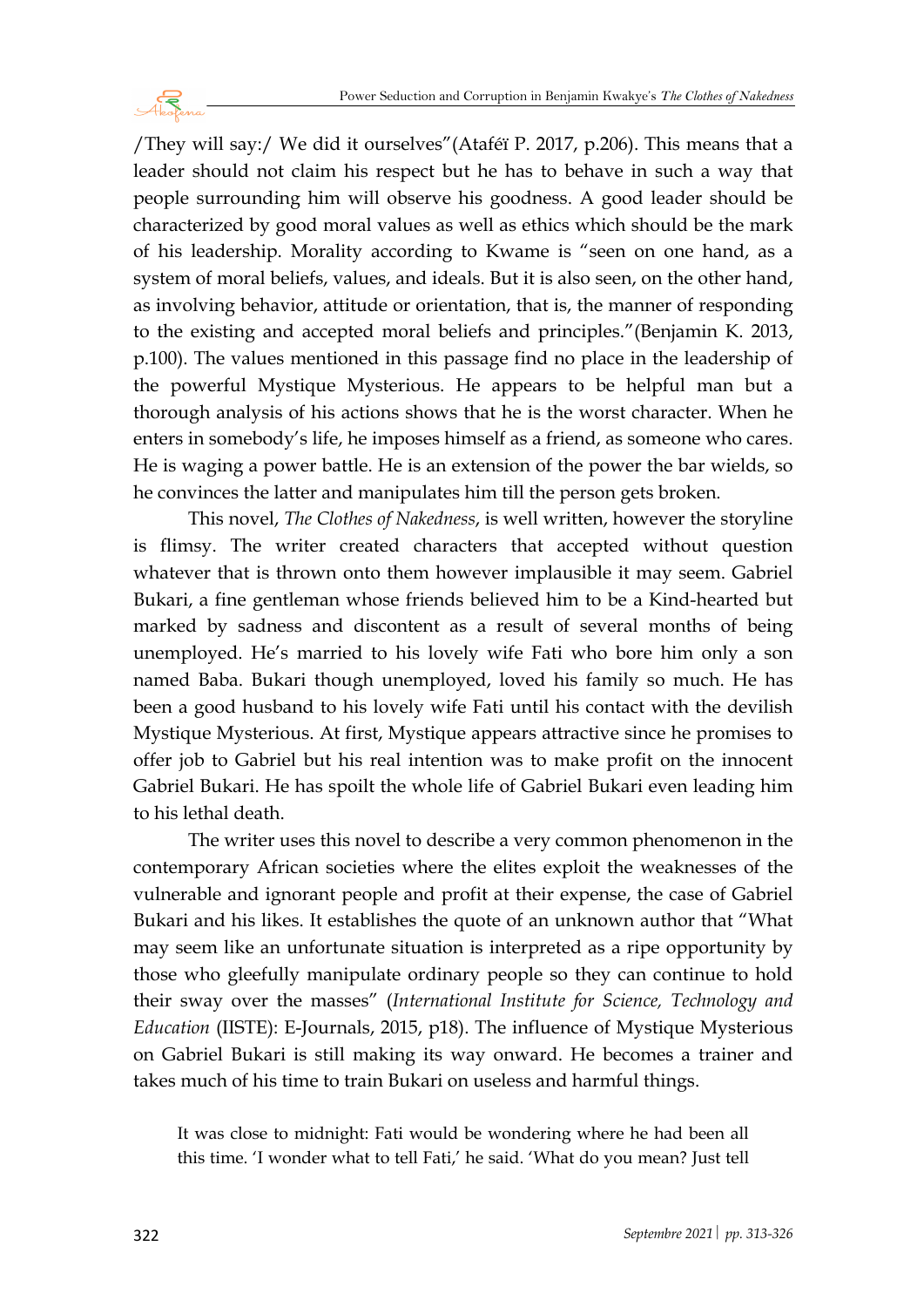

her we went out for a few drinks.' She may not believe me. I have never been out this late.' 'You worry too much, my friend. Just leave it to me…. Mystique Mysterious got out of the car and hurried towards Fati. Before she could speak, he launched into a preemptive apology. 'As for this time, madam, I beg you to forgive me for keeping your husband so late.

Benjamin K. (1999, p.87)

This passage helps understand how Mystique Mysterious has manipulated Gabriel Bukari and Fati, Bukari's wife. At the time, Gabriel was complaining about being out too late far from his wife, Mystique has convinced him not to worry about Fati's subsequent menace. Being out late at night is not any problem before Mystique Mysterious. Once at Bukari's house, he has been able to calm Fati who was obliged to accept because of his social position. Mystique Mysterious is eloquent and makes use of this talent to silence his interlocutor and he succeeded in silencing Fati, Gabriel Bukari's wife. He has negatively influenced Gabriel Bukari first and later his wife Fati. In this case, one can say that he uses his social status and his power to influence both Bukari and his wife. The novelist, through this depiction, has succeeded in showing how it is easy for the power holders to influence the ordinary people. The same thing can be observed in Frank Ogodo's *Harvest of Corruption* where Ochuole has negatively influenced Aloho who has finally been victim of a premature death. This pathology is ubiquitous in most African societies where rich people manipulate and influence the have nots who have no choice to swallow whatever is proposed to them. Another characteristic of Mystique Mysterious is his high level of immorality. After deviating Bukari from the ethical and moral standard as well as the good values, he turns to have affair with Fati, his friend Bukari's wife:

Mystique Mysterious continued to experience the powerful push of libido whenever he saw Fati. He looked into her eyes and was transfixed by a potent carnal force. In her body he saw the allure of ultimate sensual possibilities. Her voice sang pleasurably into his ears. He went to the Bukari homestead again and again, and again his desire for Fati grew more baffling and exiting, more intense and troubling on each visit.

Benjamin K. (1999, p.119)

It goes without saying that Mystique Mysterious is an evil character and dangerous like Satan himself. It is unbearable to think that Mystique Mysterious could desire to have sex with Fati, the wife of his friend. This shows the increasing level of immorality with people having social influence on others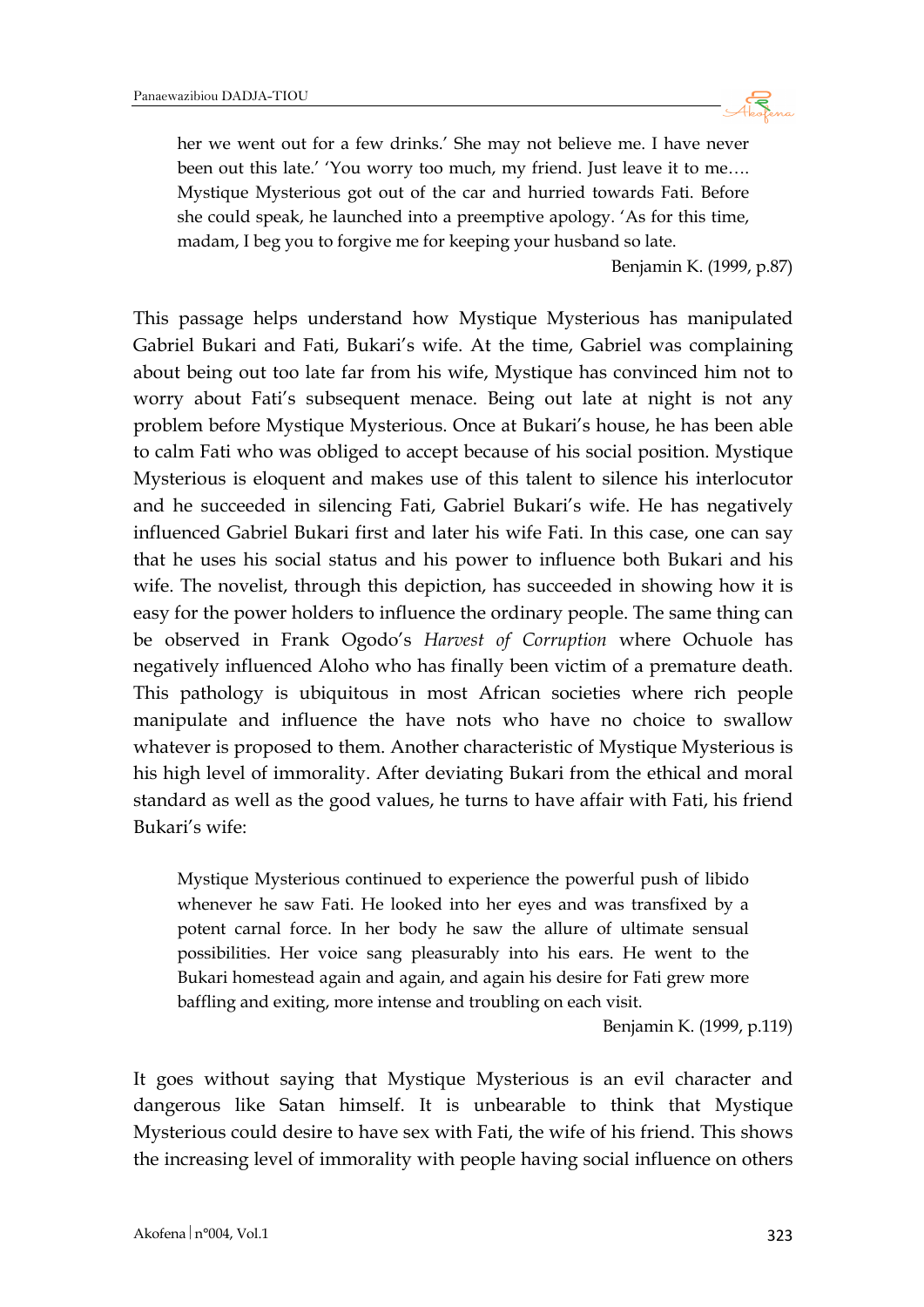

in most post-colonial African societies. His social as well as political power pushes him to indulge in behavior which goes against the norms of his society. After using and exploiting Gabriel Bukari and his wife Fati, he turns back to their only and unique son called Baba. He has no mercy upon human beings. He is ready to use them the way he likes until he reaches his goal. Morality and ethic have no room before Mystique Mysterious. What matters is how to make profit on other human beings. He has also used Baba to make profit. The latter, after selling many papers will give him a portion of his earnings naively. The narrator in the following has it that:

Bukari's son, Baba, was working as a vendor of newspapers. It gave him joy to wake up in the mornings, pick up the day's supply and roam the town seeking buyers. By moving back and forth on the busiest streets, he managed to sell many. *He always gave Mystique Mystrious a portion of his earnings, still in the mistaken belief that the money was going to the man responsible for the job*.

Benjamin K. (1999, p.118)

As the passage above stipulates, Baba has been cheated by the same Mystique Mysterious in spite of the miserable job he does. He earns only a little money but he was obliged to give a portion of this little earning to Mysterious Mystique. This is another facet of corruption and embezzlement of public funds. Benjamin reveals all these in his fictional work because he is conscious of the pains Africans endure due to their leaders' wickedness. The novelist makes all this available in this novel so that it could raise leaders' awareness on the necessity to elaborate laws against the exploitation of man by man. Poor people are being used and exploited by the rich people without any mercy. Corruption and its likes are recurrent in post-colonial African societies because the leaders who took over from the colonizers contented themselves only with the materialistic side of corruption. Here the novelist, to a large extent, reveals the various pathologies undermining African societies so that anyone reading it will draw lesson as Capo-Chichi in her concluding words on *Corruption in Selected African Novels* notes "Consequently, it is up to everyone to look for the adequate remedy to cure the ailment they contrast after reading the novels under study." (Laure Capo-C. 2017, p.12). Well analyzed, this Laure's quotation lays emphasis on the crucial role of literature which always teaches, educates, corrects and orients. It's up to anyone using it to draw lesson contained in it.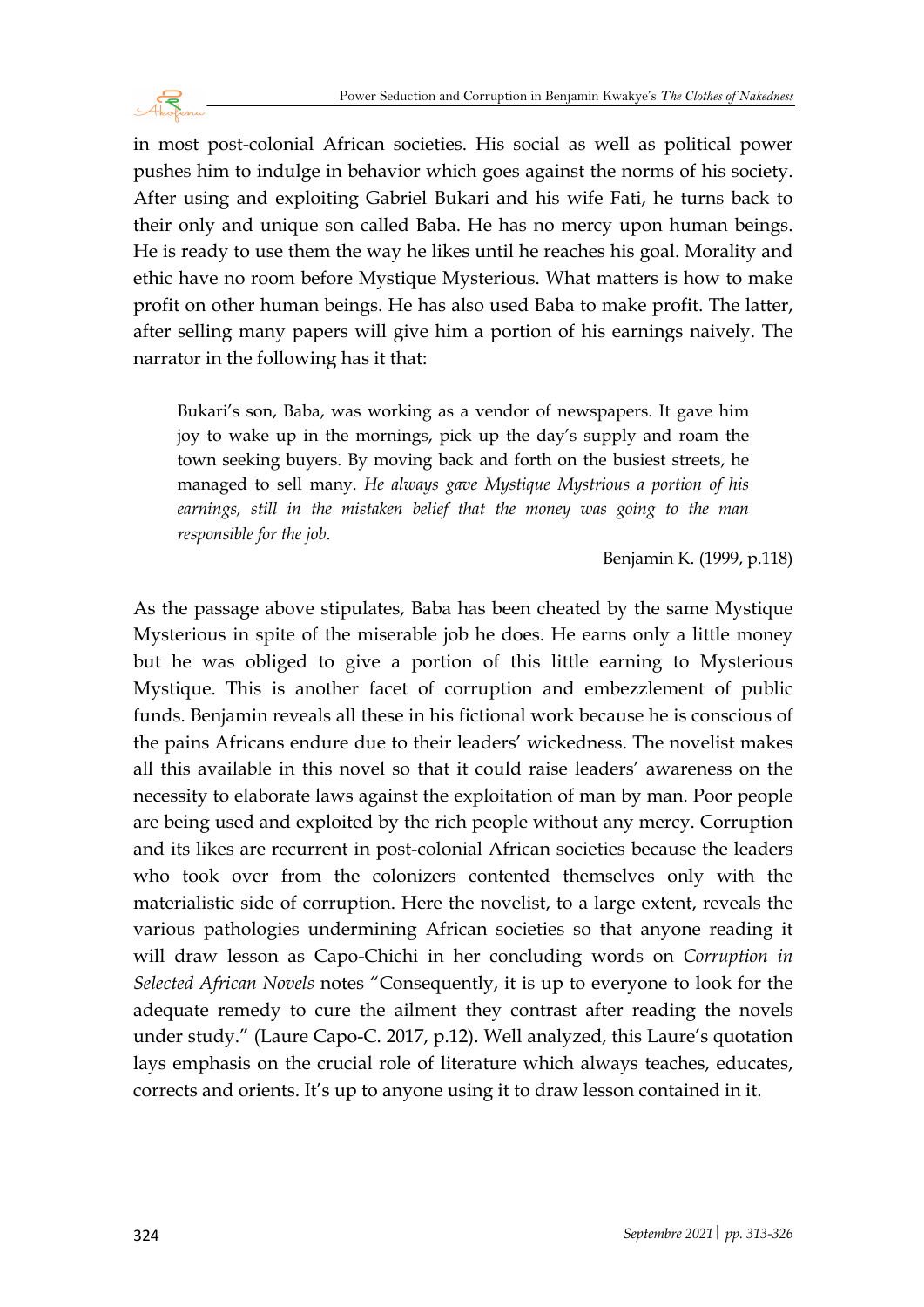

#### **Conclusion**

This work on Benjamin Kwakye's *The Clothes of Nakedness* shows that corruption, deceit and personal interests are values extolled by new African leaders. The pauperization in which most Africans live is due to this system of leadership settled by new leaders. Corruption is an evil that undermines most postcolonial African societies. The greed, laxity and favoritism of political leaders lead to emulation among populations living in abject poverty. Corruption is a vice to which populations readily accommodate. Dishonesty and immorality have become the cherished values in the society. Kwakye's novel is a call to political leaders, sources of corruption, to truly embark on the path of good governance. This new political orientation will make it possible to defeat corruption at all levels of the society and move towards a sustainable development. Poverty becomes a mark of most Africans and pushes many of them to compromise their moral and ethical values. Efforts should be jointly made both by the power holders as well as the masses so that they can contribute to the re-building of a new Africa ready to embrace the desired development.

## **References**

- Amela, D. (2013) L'enfant-soldat: un nouveau personnage dans le roman africain, *Revue Interafricaine de littérature, linguistique et philosophie*, ed. Komla Messa Nubukpo, in *Particip'Action*, (5)1, 25-34
- Atuobi S. M. (2007). Corruption and State Instability in West Africa: An Examination of Policy Options, Lagos, Limitless.
- Capo-chichi L. (2012). *Corruption in Selected African Novels*, Université d'Abomey-Calavi, Centre de Publications Universitaires.
- Chabal, P. & Daloz, J.-P. (1999). *African Works: Disorder as Political Instrument*. Oxford, James Currey.
- Gyekye K. (2013). Philosophy, Culture and Vision: African Perspectives: Accra, Sub-Saharan Publishers.
- Kodjovi K. (2013). "Okot p'Bitek as a Social Critic", *Revue Interafricaine de littérature*, *linguistique et philosophie*, vol.5, N°1, ISSN 2071-1964, ed. Komla Messa Nubukpo, in *Particip'Action*, pp:63-78.
- Kpezou T. (2019). From Anarchy to Socio-Political Transformation: A Study in Ayi Kwei Armah's *The Beautyful Ones Are Not Yet Born* and Dapo Adeleke's *Thrills and Trials,* Memoire de Master soutenu à l'Université de Kara, Togo.
- Kwakye B. (1999). *The Clothes of Nakedness,* England, Heinemann.